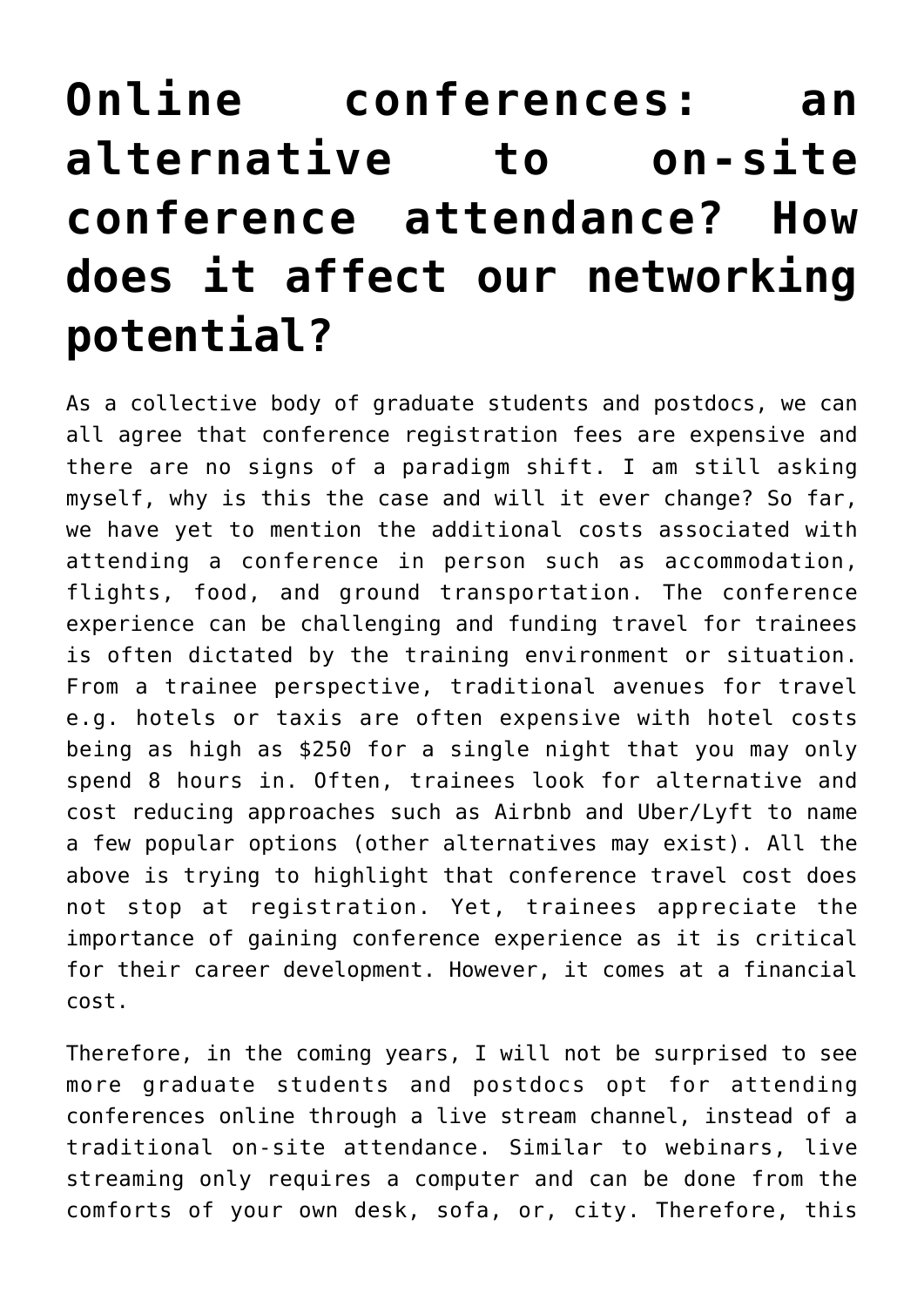approach can be convenient in term of cost. Registration expenses is often cheaper, and this excludes any additional discount costs for being a trainee. However, despite the apparent cost saving benefits, are we sacrificing an essential part of conferences – networking? How may attending conferences via live streaming affect our ability to meet our peers or future collaborators? Below are a few next steps on how to get started in the online world of conferences, followed by a few tips to help tailor your networking approach to an online platform.

Step 1: Check your availability to attend.

If yes, ask the organizers to confirm that the relevant sessions to your interests and research are available as a live stream option.

Step 2: Plan the conference.

Upon registering, make sure you reserve sufficient time on your calendar to attend your preferred sessions. With the flexibility of where we choose to attend the conference from, completing lab tasks between sessions maybe convenient, however; it is still important to engage in the conference. I believe many of us do well at prioritizing lab tasks as these are often checkable and defined goals, but when attending an online conference, it may be worth considering having an accountability system setup to make sure we keep to our conference goals.

How can we network from these type of events?

Networking tip 1: Identify several presenters with whom you would like to interact and network.

Networking tip 2: Engage conversation with peers and colleagues: do not hesitate to ask questions virtually. If this does not exist in real time, follow up with the presenter shortly afterwards (24 h maximum) by emailing the presenter